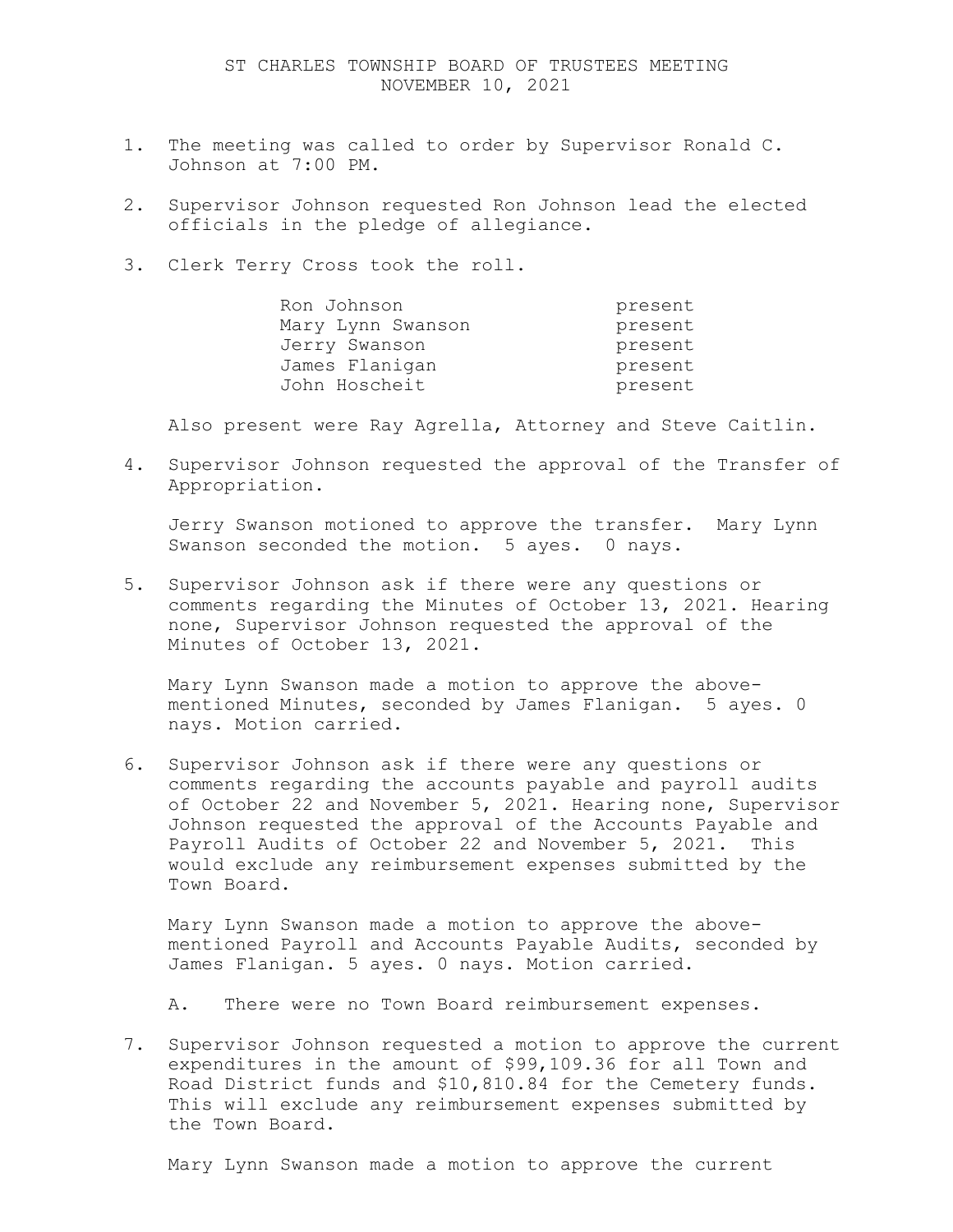expenditures as stated above, seconded by John Hoscheit. 5 ayes. 0 nays. Motion carried.

A. There were no Town Board reimbursement expenses.

- 8. Kane County Sheriff's office was not present. Chris Krous from the Kane County Forest Preserve was present. He provided a quick review of the Forest Preserve and activities. Maps were left. Discussion ensued.
- 9. Budget handouts were provided for the board to review. Kane County tax cap is at 1.4%. We will seek 2.6%. A public hearing is planned. At January's meeting we may have a line item transfer for the Road Fund.
- 10. Elected Officials Social Media Policy. A vote was made.

John Hoscheit made a motion to approve the Elected Officials Social Media Policy, seconded by Jerry Swanson. 4 ayes. 1 nay. Motion carried.

- 11. Supervisor Johnson informed the board of the General Assistance increase. State recommends a new minimum payment of \$322.00 up from \$319.00. Jerry Swanson clarified Townships can set their limits. Discussion ensued.
- 12. Supervisor Johnson asked if there were any comments, questions or concerns from the audience. Trish stopped by to discuss the parking in her neighborhood. More vehicles and is accumulating in a particular residence. Petitions for a parking ban were submitted. Discussion ensued.
- 12. Closed Meeting not needed.
- 13. Supervisor Johnson asked for any comments from the elected officials.

Supervisor Johnson announce the Holiday Party will be on 12/16/21 at noon. December Board meeting at 7:00. Levy hearing at 6:30.

Jim Flanigan asked if Be A Hero to A Hero went well. Supervisor Johnson indicates it went well. Discussion ensued.

Mary Lynn Swanson said St. Charles is having the Electric Parade on the Saturday after Thanksgiving. She provided a synopsis of the event.